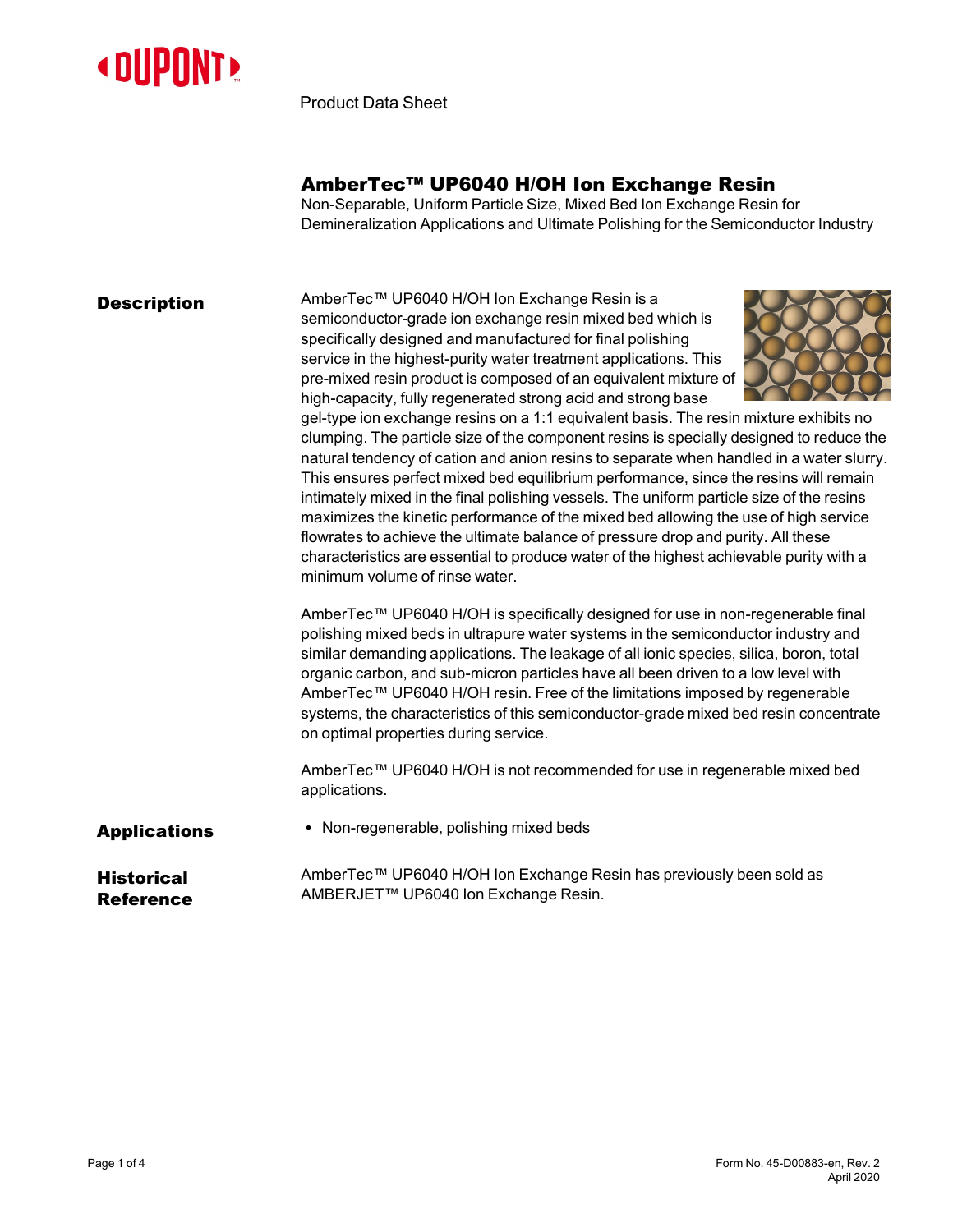# **Typical Properties**

|                                    | <b>Cation Resin</b>                    | <b>Anion Resin</b>                   |
|------------------------------------|----------------------------------------|--------------------------------------|
| <b>Physical Properties</b>         |                                        |                                      |
| Copolymer                          | Styrene-divinylbenzene                 | Styrene-divinylbenzene               |
| Matrix                             | Gel                                    | Gel                                  |
| Type                               | Strong acid cation                     | Strong base anion                    |
| <b>Functional Group</b>            | Sulfonic acid                          | Trimethylammonium                    |
| <b>Physical Form</b>               | Dark amber, translucent,               | White to yellow, translucent,        |
|                                    | spherical beads                        | spherical beads                      |
| <b>Ionic Ratio</b>                 | 1:1                                    | 1:1                                  |
| <b>Chemical Properties</b>         |                                        |                                      |
| Ionic Form as Shipped              | H+                                     | OH-                                  |
| <b>Total Exchange Capacity</b>     | $\geq$ 2.00 eq/L (H <sup>+</sup> form) | $\geq$ 1.10 eq/L (OH $\cdot$ form)   |
| <b>Water Retention Capacity</b>    | $45.0 - 51.0\%$ (H <sup>+</sup> form)  | $54.0 - 60.0\%$ (OH form)            |
| Ionic Conversion                   |                                        |                                      |
| $H^*$                              | $\geq 99\%$                            |                                      |
| OH-                                |                                        | $\geq 95.0\%$                        |
| CO <sub>3</sub> <sup>2</sup>       |                                        | ≤ 5.0%                               |
| Cŀ                                 |                                        | ≤ 0.5%                               |
| Particle Size <sup>§</sup>         |                                        |                                      |
| Particle Diameter                  | $525 \pm 50 \,\mu m$                   | $630 \pm 50 \,\mu m$                 |
| <b>Uniformity Coefficient</b>      | $\leq 1.20$                            | $\leq 1.20$                          |
| $<$ 425 µm                         | ≤ 0.5%                                 | ≤ 0.5%                               |
| $>850 \mu m$                       | ≤ 5.0%                                 |                                      |
| $>1180 \mu m$                      |                                        | ≤ 2.0%                               |
|                                    | AmberTec™ UP6040 H/OH                  |                                      |
| <b>Ultrapure Water Performance</b> |                                        |                                      |
| Resistivity at 10-min UPW Rinse    |                                        | $>$ 17.9 MQ $\cdot$ cm $^{\ddagger}$ |
| Resistivity at 10-min Salt         | $>$ 17.8 MQ $\cdot$ cm $^{\ddagger}$   |                                      |
| Challenge                          |                                        |                                      |
| ΔTOC at 2h00 Rinse                 | $\leq$ 3 ppb C                         |                                      |
| <b>Density</b>                     |                                        |                                      |
| Shipping Weight                    | 710 g/L                                |                                      |

(Form No. 45-D00954-en). ‡ Based on 18.2-MΩ⋅ cm feedwater

 $\overline{a}$  $\overline{a}$ 

| Temperature Range $\pm 15-25^{\circ}$ C (59 – 77 $^{\circ}$ F) |          |
|----------------------------------------------------------------|----------|
| pH Range (Stable)                                              | $0 - 14$ |

## Suggested **Operating Conditions**

 $+$  Operating at elevated temperatures, for example above 60 – 70°C (140 – 158°F), may impact the purity of the loop and resin life. Contact our technical representative for details.

For additional information regarding recommended minimum bed depth, operating conditions, and regeneration conditions for [mixed](https://www.dupont.com/content/dam/dupont/amer/us/en/water-solutions/public/documents/en/45-D01127-en.pdf) beds (Form No. 45-D01127-en) or [separate](https://www.dupont.com/content/dam/dupont/amer/us/en/water-solutions/public/documents/en/45-D01131-en.pdf) beds (Form No. 45-D01131-en) in water treatment, please refer to our Tech Facts.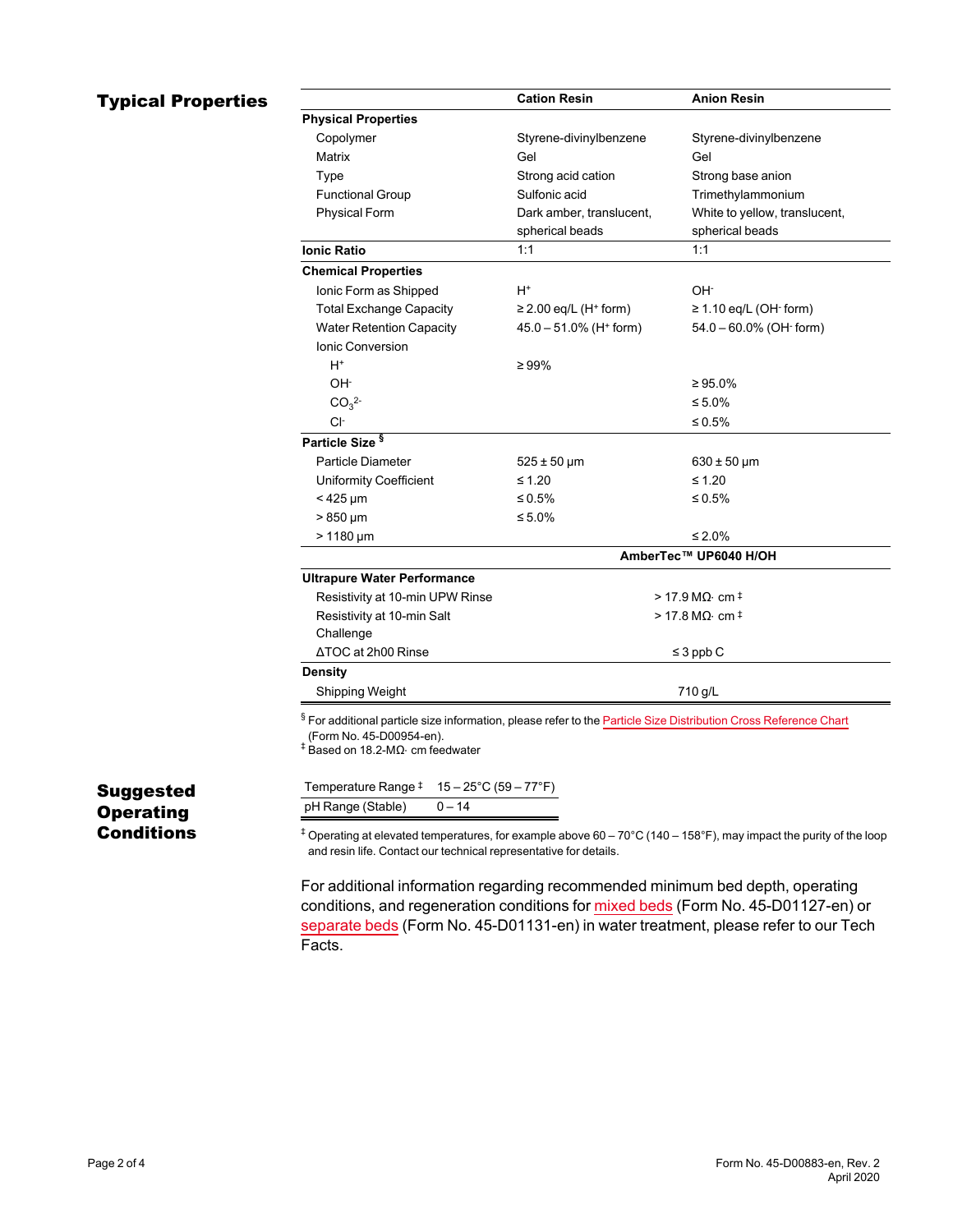# **Hydraulic Characteristics**

Estimated pressure drop for AmberTec™ UP6040 H/OH Ion Exchange Resin as a function of service flowrate and temperature is shown in [Figure 1](#page-2-0). These pressure drop expectations are valid at the start of the service run with clean water.

<span id="page-2-0"></span>

Quality Assurance AmberTec™ UP6040 H/OH Ion Exchange Resin is tested by DuPont for resistivity, total organic carbon (TOC), and kinetic performance. This ensures that all batches of AmberTec™ UP6040 H/OH will meet stringent ultrapure water (UPW) performance requirements on these most critical parameters.

> DuPont Water Solutions will fully support the quality and performance of AmberTec™ UP6040 H/OH in UPW applications to assure full customer satisfaction with the product as delivered.

Typical rinse curves for resistivity and total organic carbon (TOC) as a function of rinse time based on our quality control procedure for AmberTec™ UP6040 H/OH are shown in [Figure 2.](#page-2-1)



#### <span id="page-2-1"></span>**Figure 2: Resistivity and TOC Rinse Performance**